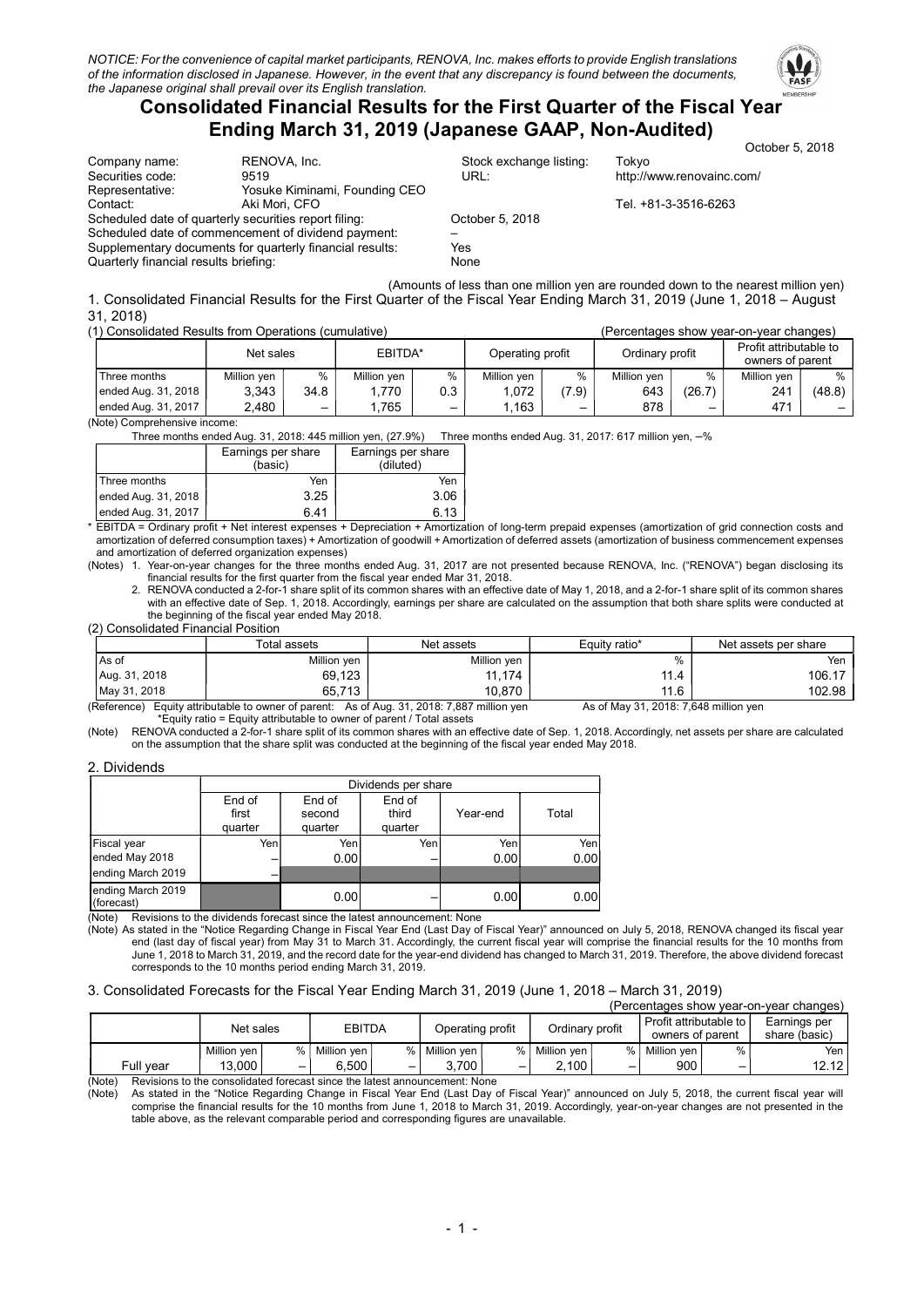\* Notes

- (1) Changes in the state of material subsidiaries during the period (changes in the state of specific subsidiaries with changes in scope of consolidation): None Newly added: – Excluded: –
- (2) Simplified accounting procedure to consolidated quarterly financial statements: Yes
- (Note) Please see page 7, "Consolidated Quarterly Financial Statements and Key Notes (3) Notes to Consolidated Quarterly Financial Statements (Simplified Accounting Procedure to Consolidated Quarterly Financial Statements)" for details.
- (3) Changes in accounting policies, changes in accounting estimates, and restatements
	- (i) Changes in accounting policies caused by revision of accounting standards: None
	- (ii) Changes in accounting policies other than (i): Yes
	- (iii) Changes in accounting estimates: Yes
	- (iv) Restatements: None
- (Note) From the first quarter of the fiscal year ending March 31, 2019, RENOVA changed its accounting policy concerning the depreciation method of fixed assets. This change qualifies as a "change of accounting policy that cannot be distinguished from a change in accounting estimates". Please see page 7, "Consolidated Quarterly Financial Statements and Key Notes (3) Notes to Consolidated Quarterly Financial Statements (Changes in Accounting Policies  $\&$  others)" for details.
- (4) Number of issued shares (common shares):
	- (i) Number of issued shares at end of period (including treasury shares) As of Aug. 31, 2018: 74,290,800 shares (ii) Number of treasury shares at end of period As of Aug.  $31.2018$ :  $-$  shares As of May 31, 2018:  $-$  shares (iii) Average number of shares outstanding during the period For the three months ended Aug. 31, 2018: 74,281,547 shares<br>For the three months ended Aug. 31, 2017: 73.532.400 shares For the three months ended Aug. 31, 2017:
- (Note) RENOVA conducted a 2-for-1 share split of its common shares with an effective date of May 1, 2018, and a 2-for-1 share split of its common shares with an effective date of September 1, 2018. Accordingly, the number of issued shares (common shares) are calculated on the assumption that both share splits were conducted at the beginning of the fiscal year ended May 2018.
- \* This report is not subject to quarterly review by independent auditors.
- \* Explanations and other special notes concerning the appropriate use of forecasts

(Cautionary statement with respect to forward-looking statements and other information)

The forward-looking statements discussed in this material, including financial forecasts, are based on the information currently available to RENOVA and certain assumptions that are judged to be rational at the current time. These statements do not constitute a promise by RENOVA to achieve such results. Please note that the actual results may differ significantly from forecast figures.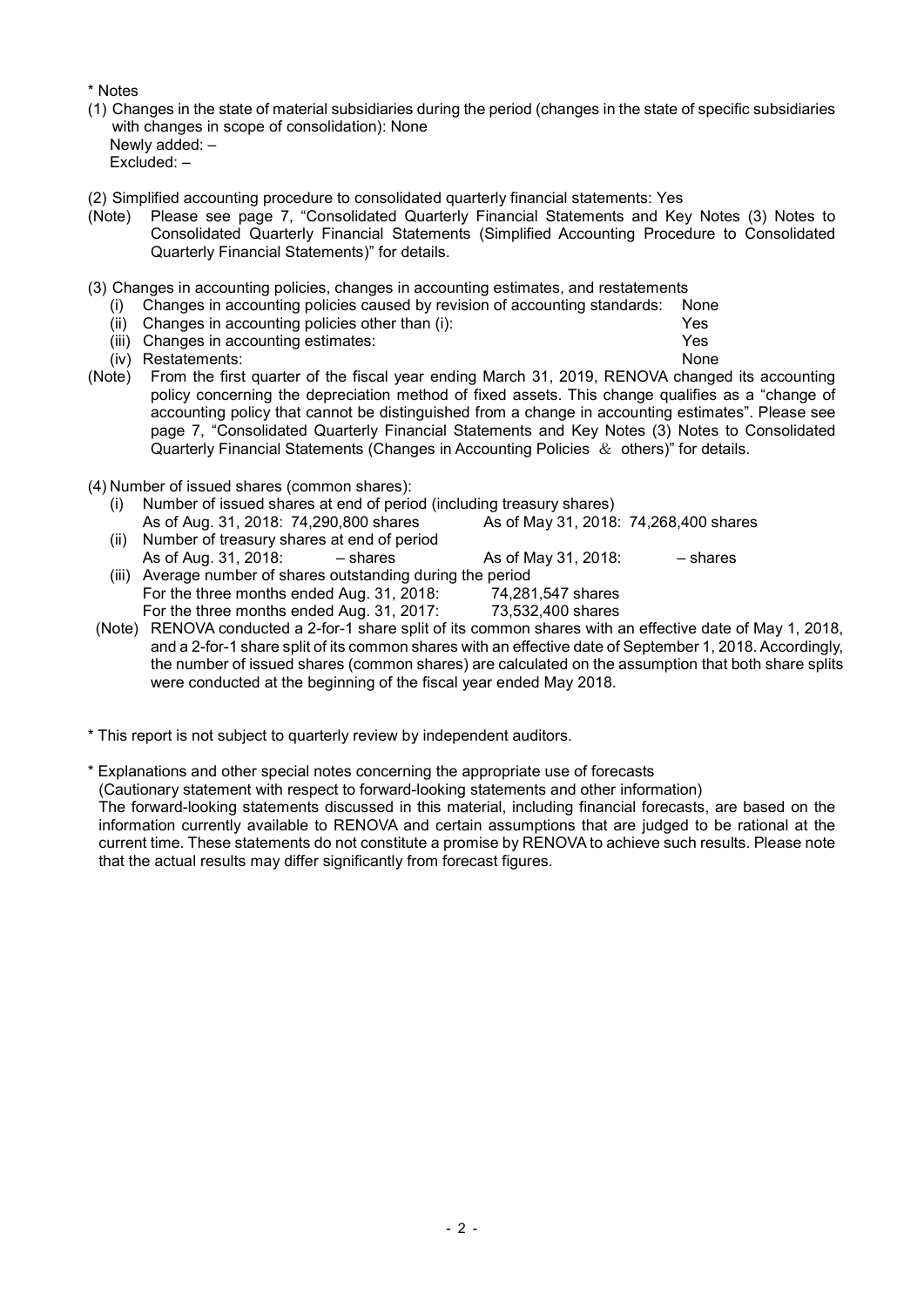## Consolidated Quarterly Financial Statements and Key Notes

(1) Consolidated Quarterly Balance Sheet (Non-Audited)

|                                                                   |                    | (Million yen)       |
|-------------------------------------------------------------------|--------------------|---------------------|
|                                                                   | As of May 31, 2018 | As of Aug. 31, 2018 |
| Assets                                                            |                    |                     |
| <b>Current assets</b>                                             |                    |                     |
| Cash and deposits                                                 | 14,118             | 13,915              |
| Accounts receivable - trade                                       | 1,665              | 1,853               |
| Work in process                                                   | 45                 | 26                  |
| Raw materials and supplies                                        | 162                | 153                 |
| Advances paid to subsidiaries and associates                      | 3,043              | 5,093               |
| Other                                                             | 393                | 796                 |
| Allowance for doubtful accounts                                   | (243)              | (273)               |
| Total current assets                                              | 19,185             | 21,564              |
| Non-current assets                                                |                    |                     |
| Property, plant and equipment                                     |                    |                     |
| <b>Buildings and structures</b>                                   | 5,732              | 5,862               |
| Accumulated depreciation                                          | (500)              | (567)               |
| Buildings and structures, net                                     | 5,232              | 5,294               |
| Machinery, equipment and vehicles                                 | 40,209             | 40,411              |
| Accumulated depreciation                                          | (6,632)            | (7,232)             |
| Machinery, equipment and vehicles, net                            | 33,577             | 33,179              |
| Land                                                              | 1,738              | 1,738               |
| Other                                                             | 208                | 125                 |
| Accumulated depreciation                                          | (72)               | (77)                |
| Other, net                                                        | 135                | 47                  |
| Total property, plant and equipment                               | 40,684             | 40,259              |
| Intangible assets                                                 |                    |                     |
| Goodwill                                                          | 564                | 556                 |
| Other                                                             | 724                | 715                 |
| Total intangible assets                                           | 1,289              | 1,271               |
| Investments and other assets                                      |                    |                     |
| Shares of subsidiaries and associates                             | 358                | 1,916               |
| Investments in other securities of subsidiaries and<br>associates | 1,077              | 1,054               |
| Other                                                             | 2,297              | 2,330               |
| Allowance for investment loss                                     | (9)                | (10)                |
| Total investments and other assets                                | 3,723              | 5,291               |
| Total non-current assets                                          | 45,697             | 46,822              |
| Deferred assets                                                   | 830                | 736                 |
| Total assets                                                      | 65.713             | 69.123              |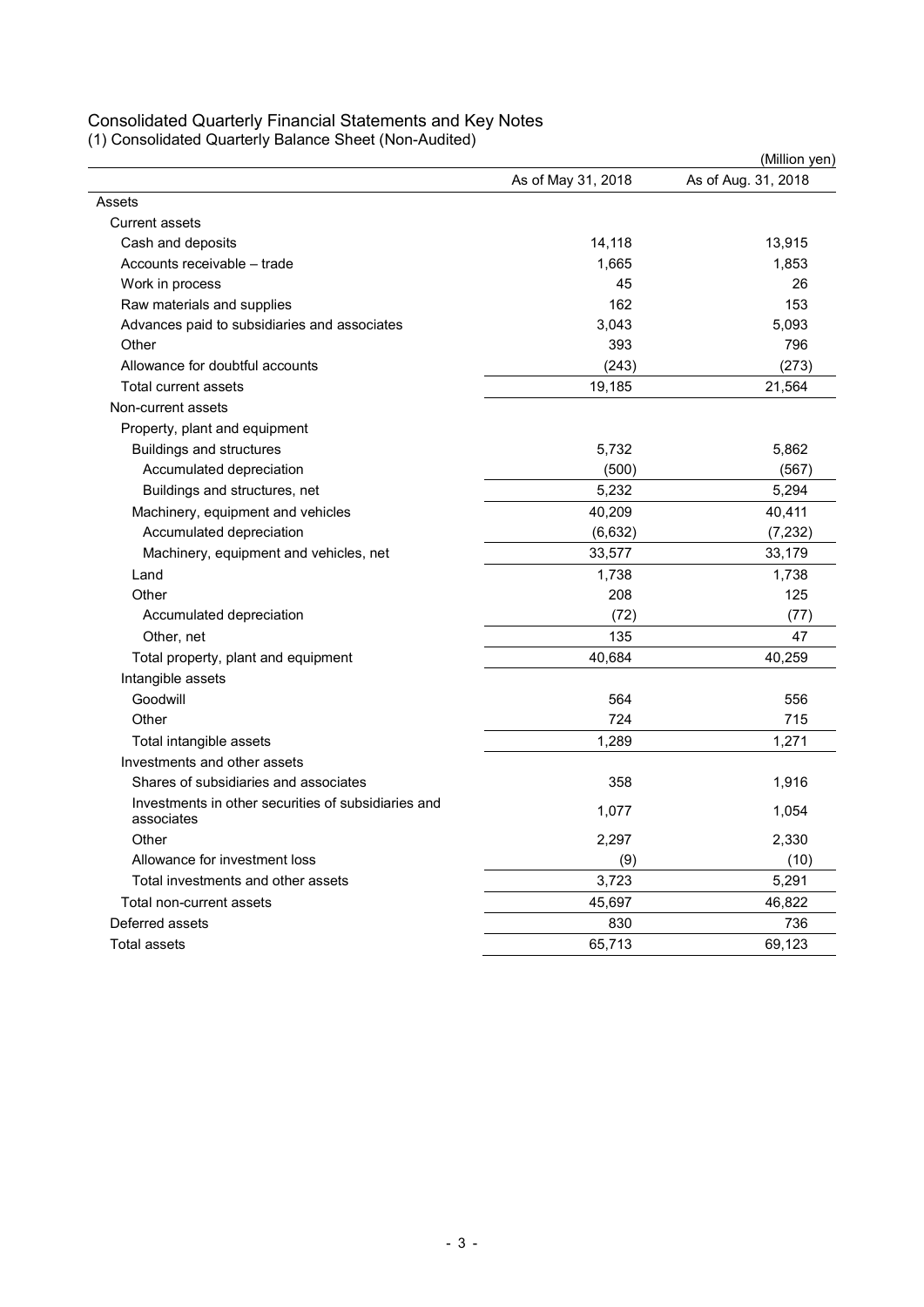|                                              |                    | (Million yen)       |
|----------------------------------------------|--------------------|---------------------|
|                                              | As of May 31, 2018 | As of Aug. 31, 2018 |
| Liabilities                                  |                    |                     |
| <b>Current liabilities</b>                   |                    |                     |
| Accounts payable - trade                     | 111                | 278                 |
| Current portion of long-term loans payable   | 3,945              | 3,952               |
| Income taxes payable                         | 551                | 208                 |
| Provision for bonuses                        | 136                | 82                  |
| Other                                        | 665                | 855                 |
| <b>Total current liabilities</b>             | 5,410              | 5,377               |
| Non-current liabilities                      |                    |                     |
| Long-term loans payable                      | 45,196             | 48,289              |
| Asset retirement obligations                 | 2,445              | 2,451               |
| Provision for special repairs                | 222                | 242                 |
| Other                                        | 1,569              | 1,587               |
| Total non-current liabilities                | 49,433             | 52,571              |
| <b>Total liabilities</b>                     | 54,843             | 57,949              |
| Net assets                                   |                    |                     |
| Shareholders' equity                         |                    |                     |
| Capital stock                                | 1,986              | 1,987               |
| Capital surplus                              | 1,973              | 1,974               |
| Retained earnings                            | 3,713              | 3,954               |
| Total shareholders' equity                   | 7,673              | 7,916               |
| Accumulated other comprehensive income       |                    |                     |
| Deferred gains or losses on hedges           | (4)                | (8)                 |
| Foreign currency translation adjustment      | (20)               | (20)                |
| Total accumulated other comprehensive income | (25)               | (29)                |
| Share options                                | 5                  | 3                   |
| Non-controlling interests                    | 3,216              | 3,284               |
| Total net assets                             | 10,870             | 11,174              |
| Total liabilities and net assets             | 65,713             | 69,123              |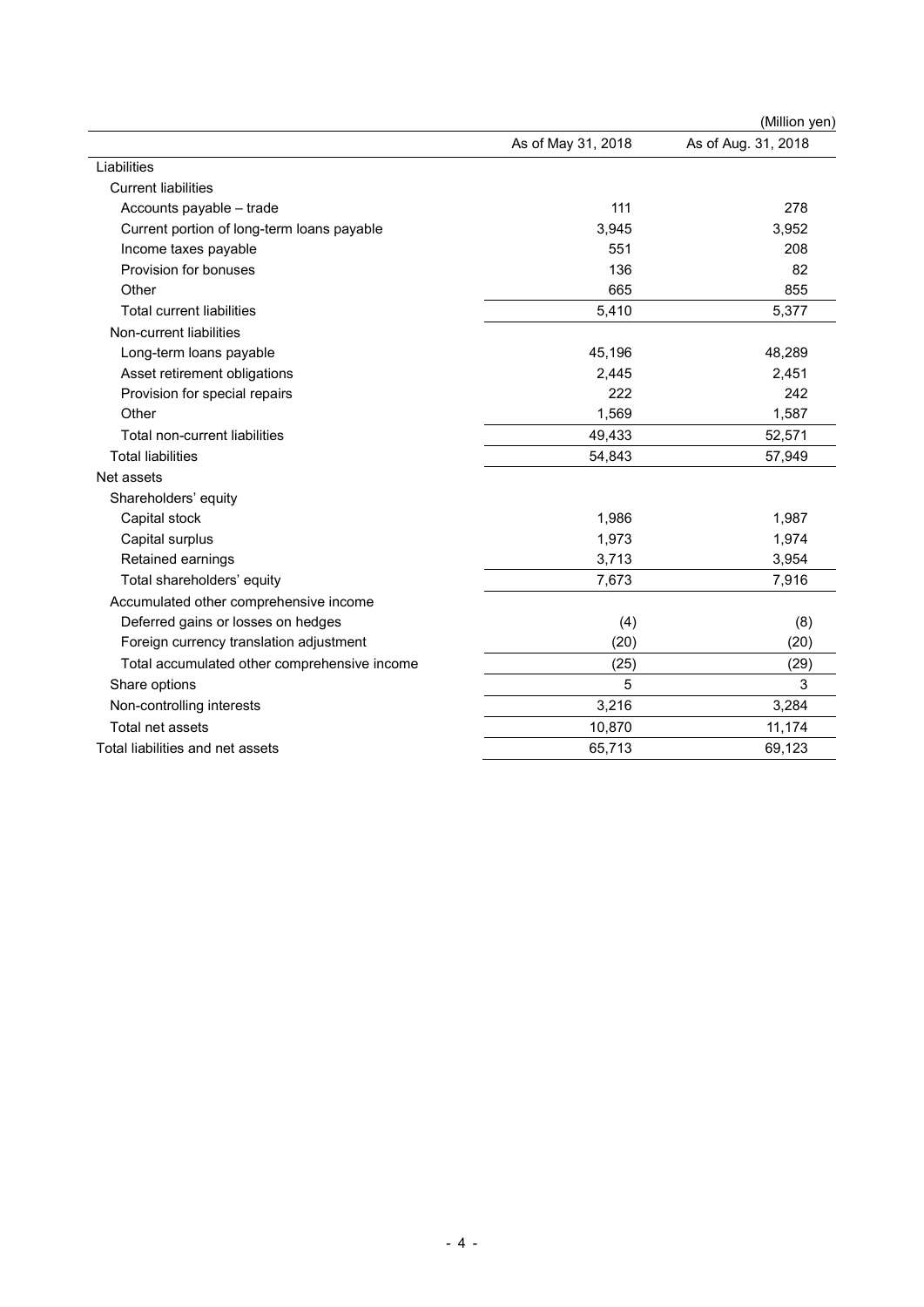|                                                                  |                                     | (Million yen)                       |
|------------------------------------------------------------------|-------------------------------------|-------------------------------------|
|                                                                  | Three months ended<br>Aug. 31, 2017 | Three months ended<br>Aug. 31, 2018 |
| Net sales                                                        | 2,480                               | 3,343                               |
| Cost of sales                                                    | 801                                 | 1,553                               |
| Gross profit                                                     | 1,678                               | 1,790                               |
| Selling, general and administrative expenses                     | 514                                 | 717                                 |
| Operating profit                                                 | 1,163                               | 1,072                               |
| Non-operating income                                             |                                     |                                     |
| Interest income                                                  | 0                                   | 0                                   |
| Share of profit of entities accounted for using equity<br>method | 23                                  |                                     |
| Foreign exchange gains                                           | 4                                   | 0                                   |
| Subsidy income                                                   | 26                                  |                                     |
| Other                                                            | 17                                  | 1                                   |
| Total non-operating income                                       | 72                                  | 1                                   |
| Non-operating expenses                                           |                                     |                                     |
| Interest expenses                                                | 270                                 | 325                                 |
| Commission fee                                                   | 1                                   | 8                                   |
| Amortization of business commencement expenses                   | 82                                  | 93                                  |
| Other                                                            | 3                                   | 2                                   |
| Total non-operating expenses                                     | 357                                 | 430                                 |
| Ordinary profit                                                  | 878                                 | 643                                 |
| <b>Extraordinary losses</b>                                      |                                     |                                     |
| Loss on retirement of non-current assets                         |                                     | 2                                   |
| Loss on step acquisitions                                        | 19                                  |                                     |
| Total extraordinary losses                                       | 19                                  | $\overline{2}$                      |
| Profit before income taxes                                       | 859                                 | 641                                 |
| Income taxes                                                     | 220                                 | 188                                 |
| Profit                                                           | 639                                 | 453                                 |
| Profit attributable to non-controlling interests                 | 167                                 | 211                                 |
| Profit attributable to owners of parent                          | 471                                 | 241                                 |

### (2) Consolidated Quarterly Statements of Income and Comprehensive Income Consolidated Quarterly Statement of Income (Non-Audited)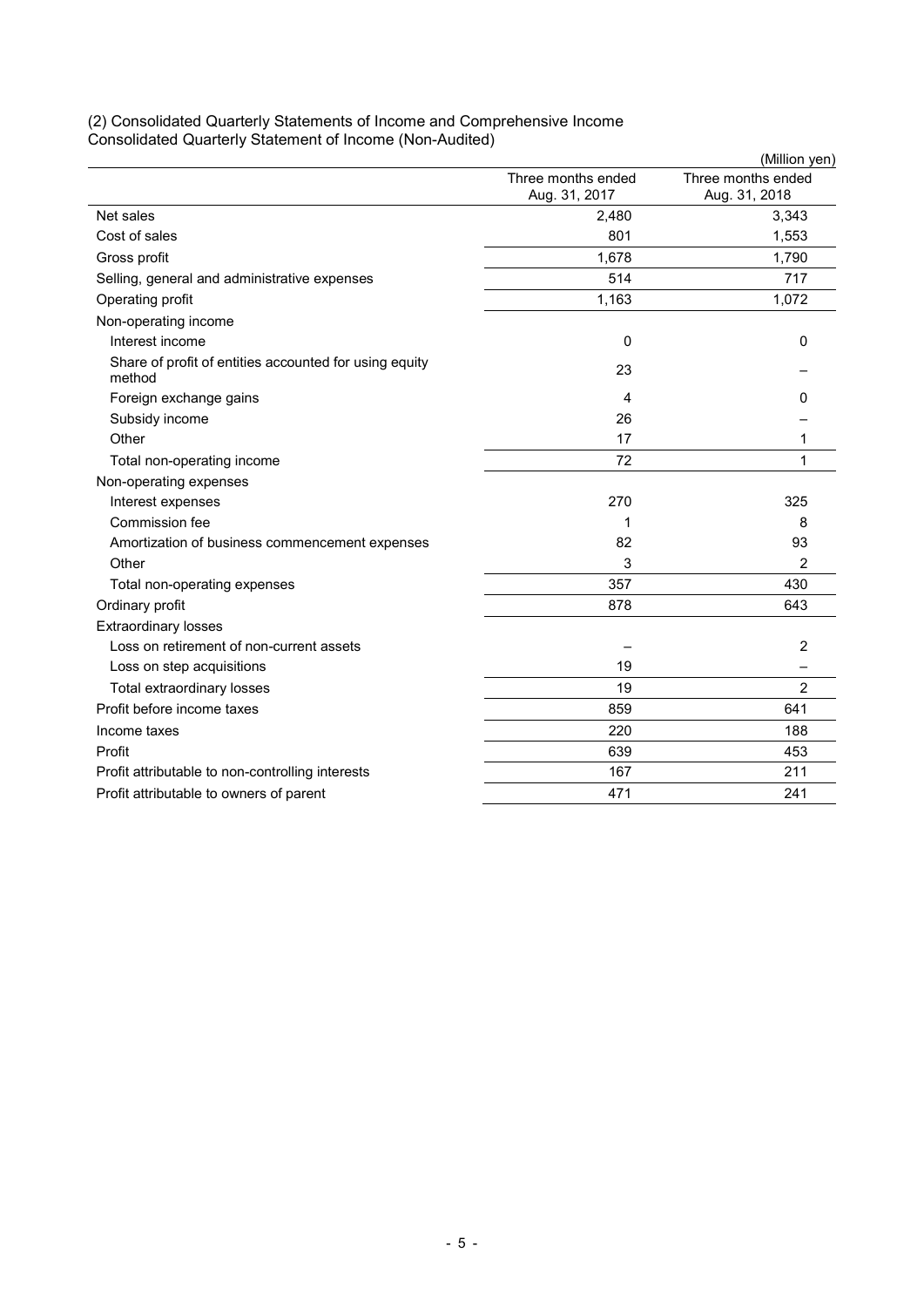|  | Consolidated Quarterly Statement of Comprehensive Income (Non-Audited) |  |
|--|------------------------------------------------------------------------|--|
|--|------------------------------------------------------------------------|--|

|                                                                                      |                                     | (Million yen)                       |
|--------------------------------------------------------------------------------------|-------------------------------------|-------------------------------------|
|                                                                                      | Three months ended<br>Aug. 31, 2017 | Three months ended<br>Aug. 31, 2018 |
| Profit                                                                               | 639                                 | 453                                 |
| Other comprehensive income                                                           |                                     |                                     |
| Deferred gains or losses on hedges                                                   | (22)                                | (7)                                 |
| Foreign currency translation adjustment                                              | (4)                                 | (0)                                 |
| Share of other comprehensive income of entities<br>accounted for using equity method | 5                                   |                                     |
| Total other comprehensive income                                                     | (21)                                | (8)                                 |
| Comprehensive income                                                                 | 617                                 | 445                                 |
| Comprehensive income attributable to                                                 |                                     |                                     |
| Owners of parent                                                                     | 459                                 | 237                                 |
| Non-controlling interests                                                            | 157                                 | 207                                 |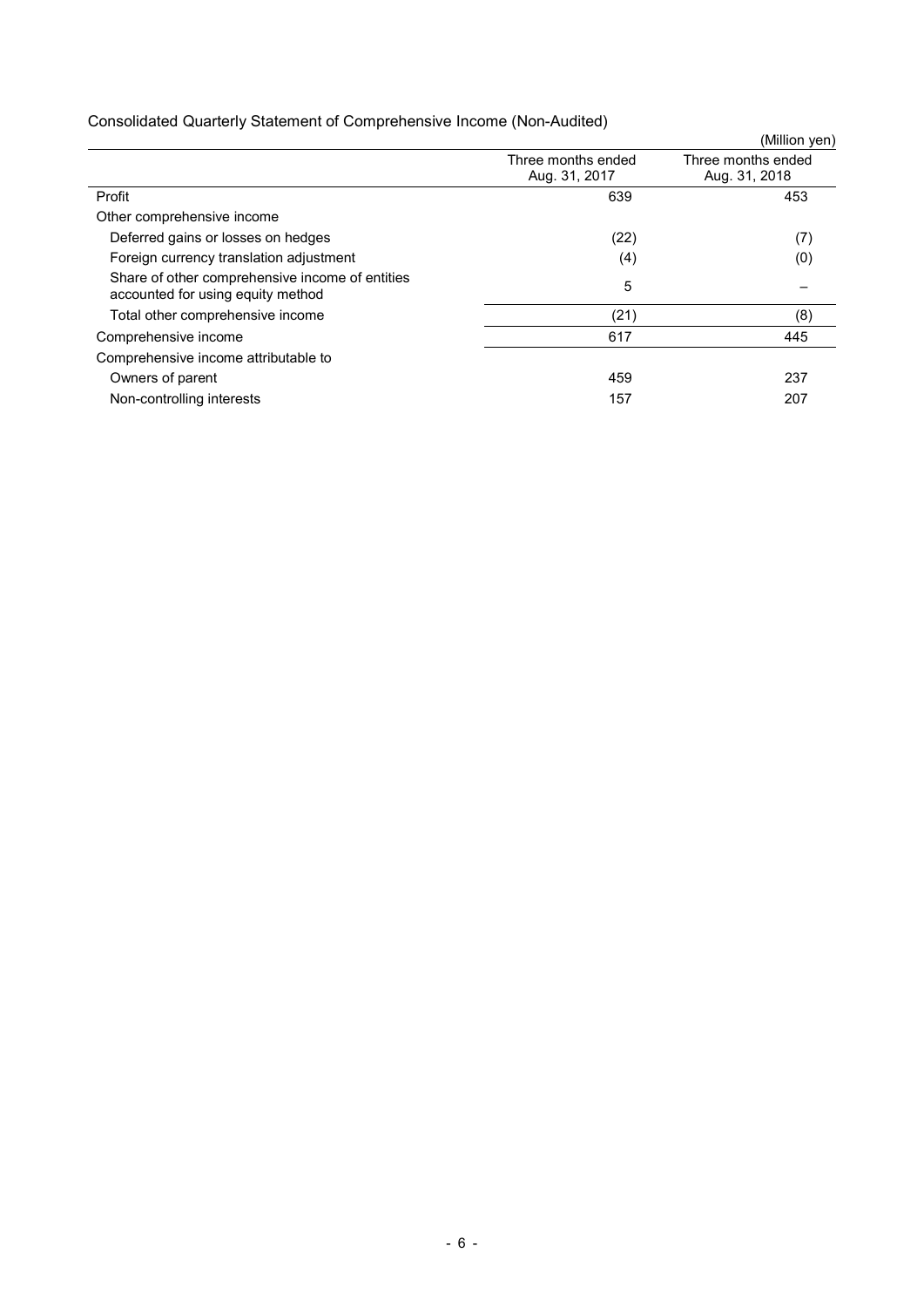### (3) Notes to Consolidated Quarterly Financial Statements Notes Relating to Going Concern Assumptions

Not applicable.

## Notes on Significant Changes in the Amount of Shareholders' Equity

Not applicable

## Simplified Accounting Procedure to Consolidated Quarterly Financial Statements

(Calculation of tax expenses)

Tax expenses were calculated by multiplying profit before income taxes by an estimated effective tax rate. The estimated effective tax rate was calculated by using the annual forecast figures, taking deferred tax factors into consideration.

### Changes in Accounting Policies and Others

### (Changes in Accounting Policies that Cannot Be Distinguished from Changes in Accounting Estimates)

(Change in the depreciation method of non-current assets)

RENOVA and its subsidiaries and affiliates have generally adopted the straight-line method when accounting for non-current assets. The "Renewable Energy Development and Operation Business" segment, however, had previously adopted the declining-balance method. Beginning from the first quarter of the current consolidated fiscal year, the segment also adopted the straight-line method to unify the accounting policies of RENOVA with those of its subsidiaries and affiliates.

This change in accounting policy is timed to coincide with RENOVA's head office relocation, which resulted in a significant replacement of depreciable assets within the "Renewable Energy Development and Operation Business" segment.

The impact of this change on the profit and loss for the first quarter of the consolidated fiscal year ending March 31, 2019 is minor.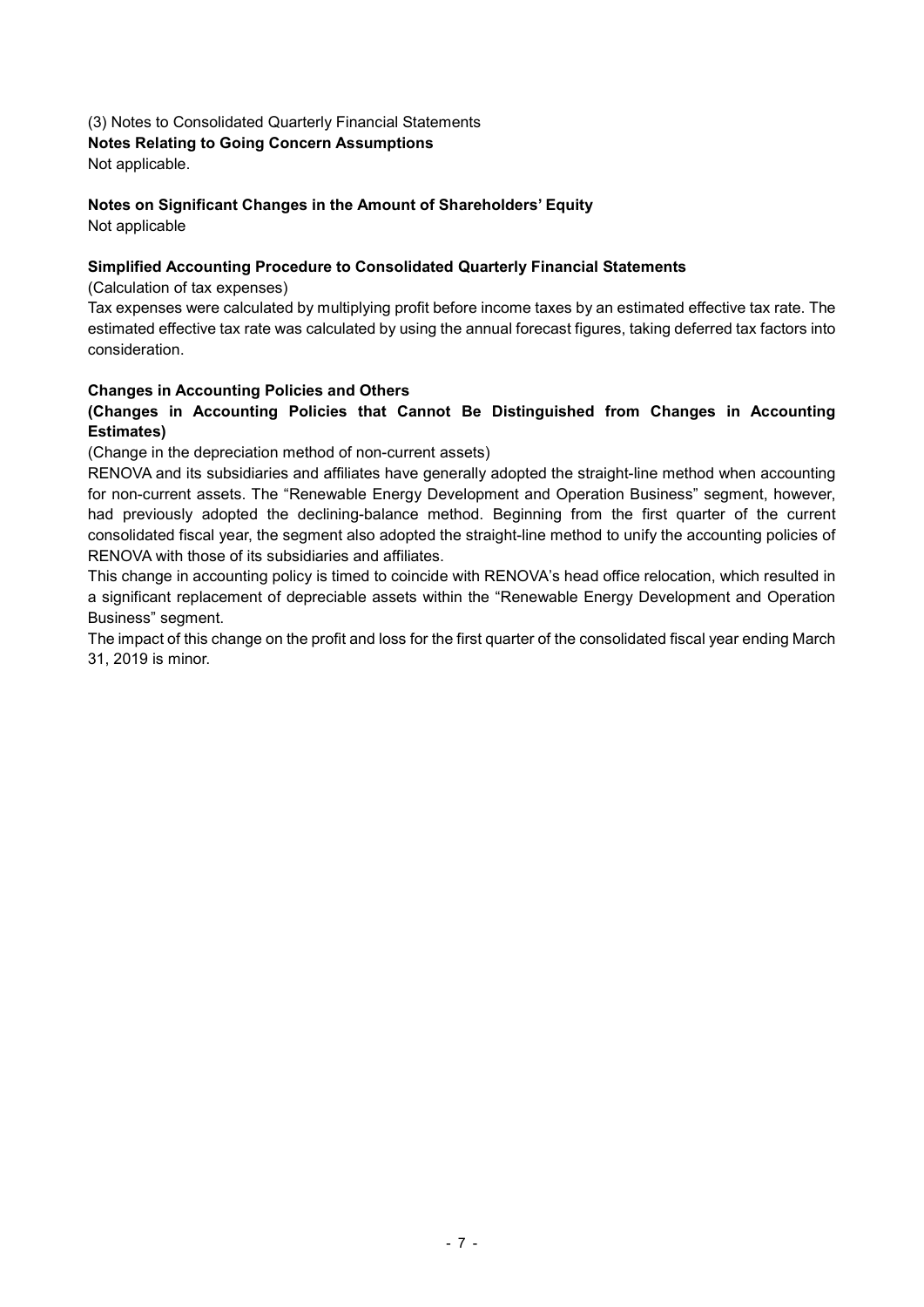### Additional Information

(Adoption of "Partial Amendments to Accounting Standard for Tax Effect Accounting, etc.")

Effective from the beginning of the first quarter of the fiscal year ending March 31, 2019, RENOVA has adopted "Partial Amendments to Accounting Standard for Tax Effect Accounting, etc." (ASBJ Statement No. 28, February 16, 2018) and other standards, whereby deferred tax assets are presented under investments and other assets, while deferred tax liabilities are presented under long-term liabilities.

### (Change in Fiscal Year End)

RENOVA resolved to change its fiscal year end (last day of fiscal year) from May 31 to March 31at the meeting of the Board of Directors held on July 5, 2018 and the 19th Annual General Meeting of Shareholders held on August 29, 2018.

### 1. Details of the Change

Previous fiscal period twelve-month period ending May 31 of each year

Current fiscal period twelve-month period ending March 31 of each year

As a result of this change, current fiscal year is the ten-month period from June 1, 2018 to March 31, 2019. Renova Asset Management, Inc., a 100% consolidated subsidiary of RENOVA in the "Renewable Energy Development and Operation Business" segment, also changed its fiscal year from the twelve- month period ending May 31 to the twelve-month period ending March 31 of each year.

### 2. Reasons for the Change

RENOVA's subsidiaries and affiliates, which own renewable energy power plants, have fiscal years ending on March 31, whereas RENOVA had a fiscal year ending on May 31. Aligning RENOVA's fiscal year end with those of its subsidiaries and affiliates eliminates a two-month time lag for incorporating its subsidiaries and affiliates' business results in RENOVA's consolidated financial results. This change aims to ensure timely disclosure and to provide easy-to-understand information concerning RENOVA's financial results.

### (Change in Presentation Method)

In the previous consolidated fiscal year, RENOVA's consolidated subsidiaries' long-term non-recourse loans payable had been presented as "Current portion of long-term non-recourse loans payable" and "Long-term non-recourse loans payable". This is because these loans are non-recourse to RENOVA as the parent company. However, as these subsidiaries comprise a part of the consolidated RENOVA Group, the subsidiaries' loans would not be considered non-recourse for RENOVA Group as a whole. Therefore, beginning from the first quarter of current fiscal year ending March 31, 2019, RENOVA presents these subsidiaries' loans as a part of "Current portion of long-term loans payable" and "Long-term loans payable". Figures for the previous consolidated fiscal year are reclassified to reflect this change in presentation method.

As a result, 2,020 million Yen presented in "Current portion of long-term non-recourse loans payable" under "Current liabilities", and 30,465 million yen presented in "Long-term non-recourse loans payable" under "Noncurrent liabilities" in the consolidated balance sheet of the previous consolidated fiscal year has been reclassified as "Current portion of long-term loans payable" under "Current liabilities" and "Long-term loans payable" under "Non-current liabilities" respectively.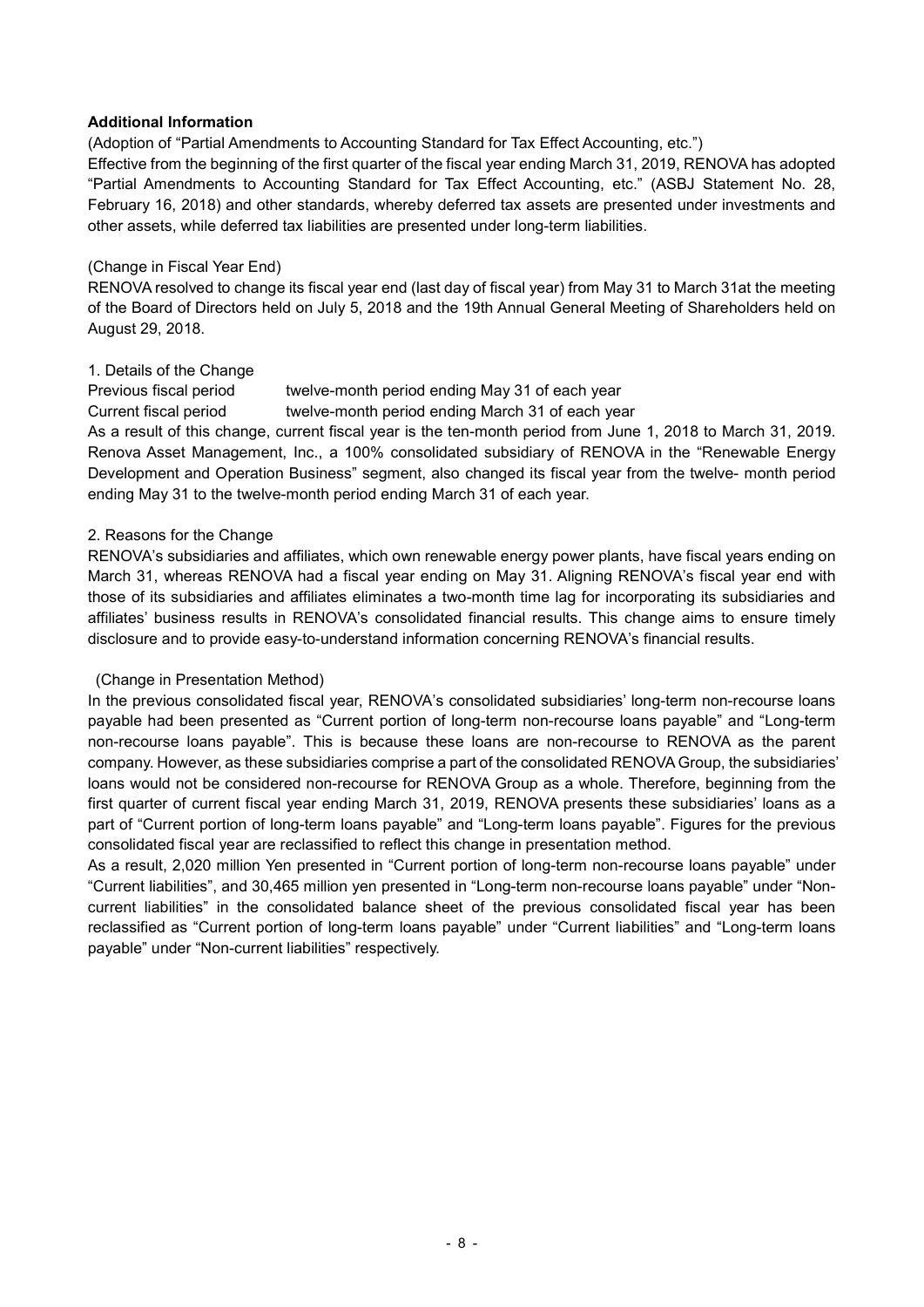### Segment Information

Three months ended Aug. 31, 2017 (June 1, 2017 – August 31, 2017)

1. Results by Reportable Segment

|                                         |                                                                   |                                                                        |          |                         | (Million yen)                                       |
|-----------------------------------------|-------------------------------------------------------------------|------------------------------------------------------------------------|----------|-------------------------|-----------------------------------------------------|
|                                         | Reportable segments                                               |                                                                        |          |                         |                                                     |
|                                         | Renewable<br><b>Energy Power</b><br>Generation<br><b>Business</b> | Renewable<br>Energy<br>Development and<br>Operation<br><b>Business</b> | Subtotal | Adjustments<br>(Note 1) | Amount on<br>consolidated<br>statement of<br>income |
| Net sales                               |                                                                   |                                                                        |          |                         |                                                     |
| Sales - outside<br>customers            | 2.056                                                             | 423                                                                    | 2,480    |                         | 2,480                                               |
| Sales and transfer $-$<br>inter-segment |                                                                   | 662                                                                    | 662      | (662)                   |                                                     |
| Total                                   | 2,056                                                             | 1,085                                                                  | 3,142    | (662)                   | 2,480                                               |
| Segment profit (Note<br>(2)             | 1,768                                                             | 771                                                                    | 2,539    | (1,661)                 | 878                                                 |

(Notes) 1. The adjustment of (1,661) million yen to the segment profits includes interest expenses of (270) million yen, interest expenses on asset retirement obligations of (7) million yen, interest income of 0 million yen, depreciation of (515) million yen, amortization of long-term prepaid expenses of (4) million yen, amortization of goodwill of (7) million yen, amortization of deferred assets of (82) million yen, and elimination of intersegment transactions of (774) million yen.

- 2. Segment profit represents EBITDA (Ordinary profit + Net interest expenses + Depreciation + Amortization of long-term prepaid expenses (amortization of grid connection costs) + Amortization of goodwill + Amortization of deferred assets (amortization of business commencement expenses)). The segment profit figure of 878 million yen corresponds to Ordinary Profit on RENOVA's consolidated financial statements.
- 2. Information on Impairment Loss on Non-current Assets and Goodwill by Reportable Segment (Significant changes in the amount of goodwill)

The amount of goodwill increased by 50 million yen in the Renewable Energy Power Generation Business segment due to the inclusion of United Renewable Energy Co., Ltd. in the scope of consolidation.

(Million yen)

Three months ended Aug. 31, 2018 (June 1, 2018 – August 31, 2018)

## 1. Results by Reportable Segment

|                                         | Reportable segments                                               |                                                                        |          |                         |                                                     |
|-----------------------------------------|-------------------------------------------------------------------|------------------------------------------------------------------------|----------|-------------------------|-----------------------------------------------------|
|                                         | Renewable<br><b>Energy Power</b><br>Generation<br><b>Business</b> | Renewable<br>Energy<br>Development and<br>Operation<br><b>Business</b> | Subtotal | Adjustments<br>(Note 1) | Amount on<br>consolidated<br>statement of<br>income |
| Net sales                               |                                                                   |                                                                        |          |                         |                                                     |
| Sales - outside<br>customers            | 3.003                                                             | 339                                                                    | 3,343    |                         | 3,343                                               |
| Sales and transfer $-$<br>inter-segment |                                                                   | 630                                                                    | 630      | (630)                   |                                                     |
| Total                                   | 3,003                                                             | 970                                                                    | 3,974    | (630)                   | 3,343                                               |
| Segment profit (Note<br>2)              | 2,020                                                             | 464                                                                    | 2,484    | (1, 841)                | 643                                                 |

(Notes) 1. The adjustment of (1,841) million yen to the segment profits includes interest expenses of (325) million yen, interest expenses on asset retirement obligations of (6) million yen, interest income of 0 million yen, depreciation of (687) million yen, amortization of long-term prepaid expenses of (6) million yen, amortization of goodwill of (8) million yen, amortization of deferred assets of (93) million yen, and elimination of intersegment transactions of (713) million yen.

 2. Segment profit represents EBITDA (Ordinary profit + Net interest expenses + Depreciation + Amortization of long-term prepaid expenses (amortization of grid connection costs and amortization of deferred consumption taxes) + Amortization of goodwill + Amortization of deferred assets (amortization of business commencement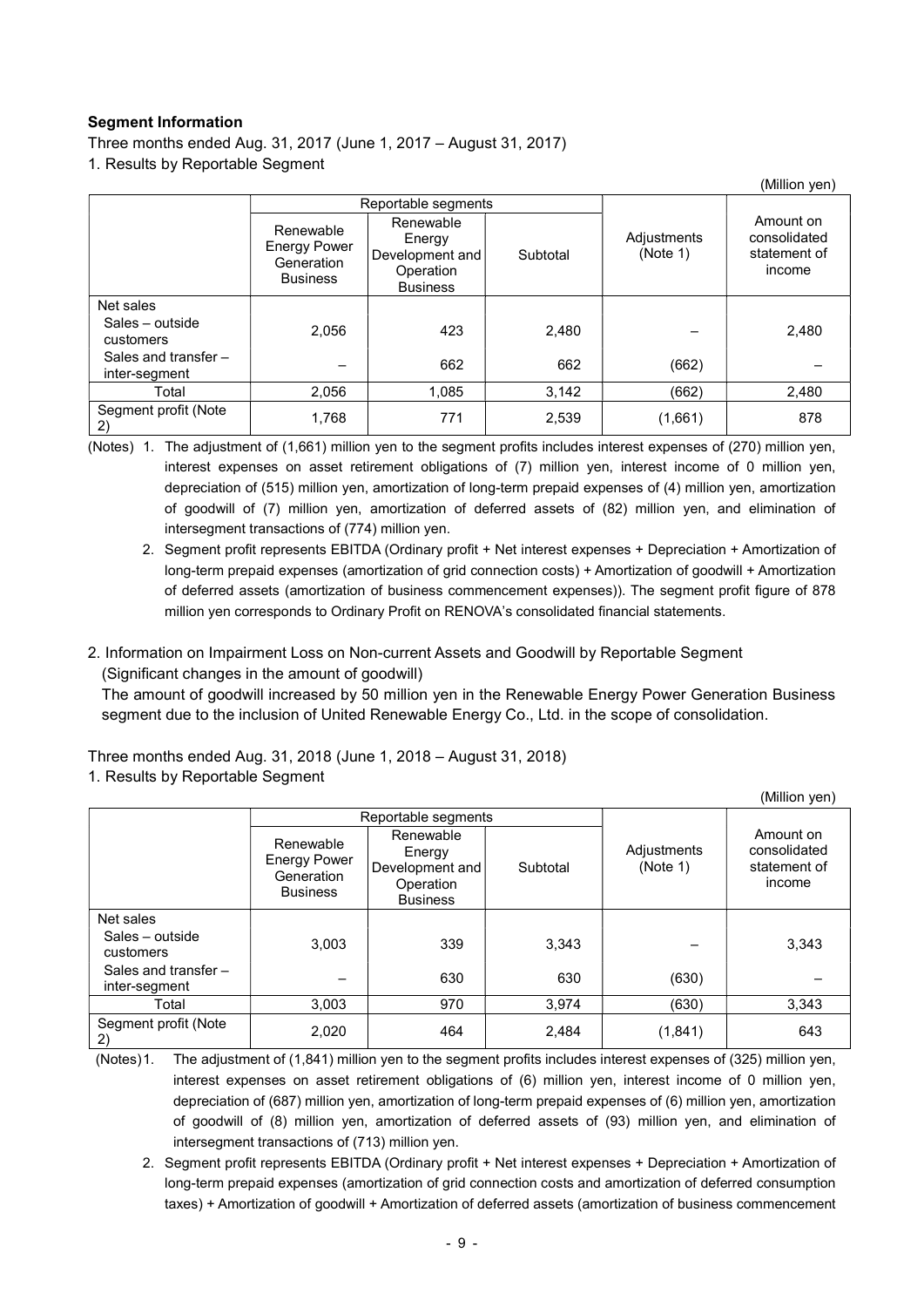expenses and amortization of deferred organization expenses)). The segment profit figure of 643 million yen corresponds to Ordinary Profit on RENOVA's consolidated financial statements.

#### Significant Subsequent Events

(Share Split and Partial Amendment to Articles of Incorporation)

RENOVA conducted a 2-for-1 share split of its common shares and an amendment to its Articles of Incorporation with an effective date of September 1, 2018, pursuant to the resolution of the meeting of the Board of Directors held on July 23, 2018.

#### (1) Purpose

The share split aimed to increase the liquidity of the RENOVA's shares and to expand the investor base by reducing the per unit price of its shares.

#### (2) Overview of the Share Split

(i) Method of the share split

Record date: Friday, August 31, 2018

Each shareholder in the final shareholder registry as of the effective record date received 2 shares for every 1 share of common stock held.

#### (ii) Increase in the number of shares resulting from the share split

| Total number of issued shares before the share split               | 37,145,400 shares  |
|--------------------------------------------------------------------|--------------------|
| Increase in the number of shares resulting from the share<br>split | 37,145,400 shares  |
| Total number of issued shares after the share split                | 74,290,800 shares  |
| Total number of authorized shares after the share split            | 280,800,000 shares |

#### (iii) Schedule

| Date of resolution by Board of Directors | July 23, 2018     |
|------------------------------------------|-------------------|
| Date of public notice of the record date | August 10, 2018   |
| Record date                              | August 31, 2018   |
| Effective date                           | September 1, 2018 |

#### (iv) Others

There has been no change in the amount of capital stock.

#### (v) Adjustment of the exercise price of share options

As a result of the share split, the exercise price of share options has been adjusted as follows. The new exercise price will be effective from September 1, 2018.

| Name                         | <b>Before</b> | After   |
|------------------------------|---------------|---------|
| 16th Series of Share Options | 155 yen       | 78 yen  |
| 18th Series of Share Options | 155 yen l     | 78 yen  |
| 19th Series of Share Options | 155 yen l     | 78 yen  |
| 20th Series of Share Options | 194 yen       | 97 yen  |
| 21st Series of Share Options | 194 yen       | 97 yen  |
| 22nd Series of Share Options | 194 yen       | 97 yen  |
| 23rd Series of Share Options | 194 yen       | 97 yen  |
| 24th Series of Share Options | 194 yen       | 97 yen  |
| 25th Series of Share Options | 194 yen       | 97 yen  |
| 26th Series of Share Options | 375 yen       | 188 yen |
| 27th Series of Share Options | 375 yen       | 188 yen |

#### (3) Impact on Per Share Information

The impact on per share information can be found in the relevant sections of this report.